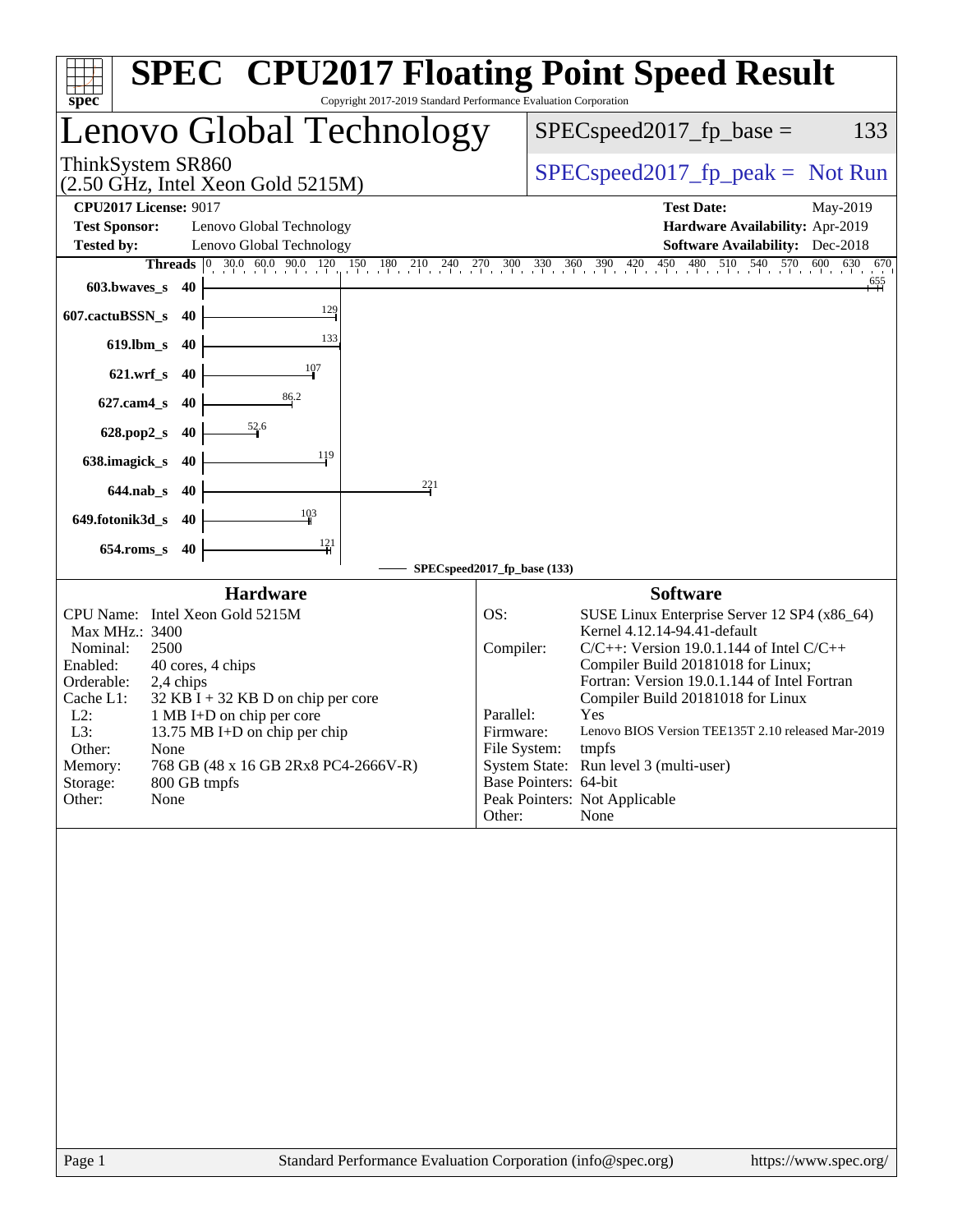

## Lenovo Global Technology

(2.50 GHz, Intel Xeon Gold 5215M)

ThinkSystem SR860<br>  $S$ PECspeed2017\_fp\_peak = Not Run  $SPEC speed2017_fp\_base = 133$ 

**[Test Sponsor:](http://www.spec.org/auto/cpu2017/Docs/result-fields.html#TestSponsor)** Lenovo Global Technology **[Hardware Availability:](http://www.spec.org/auto/cpu2017/Docs/result-fields.html#HardwareAvailability)** Apr-2019 **[Tested by:](http://www.spec.org/auto/cpu2017/Docs/result-fields.html#Testedby)** Lenovo Global Technology **[Software Availability:](http://www.spec.org/auto/cpu2017/Docs/result-fields.html#SoftwareAvailability)** Dec-2018

**[CPU2017 License:](http://www.spec.org/auto/cpu2017/Docs/result-fields.html#CPU2017License)** 9017 **[Test Date:](http://www.spec.org/auto/cpu2017/Docs/result-fields.html#TestDate)** May-2019

### **[Results Table](http://www.spec.org/auto/cpu2017/Docs/result-fields.html#ResultsTable)**

|                                   | <b>Base</b>    |                |                |                |       | <b>Peak</b>    |            |                |                |              |                |              |                |              |
|-----------------------------------|----------------|----------------|----------------|----------------|-------|----------------|------------|----------------|----------------|--------------|----------------|--------------|----------------|--------------|
| <b>Benchmark</b>                  | <b>Threads</b> | <b>Seconds</b> | Ratio          | <b>Seconds</b> | Ratio | <b>Seconds</b> | Ratio      | <b>Threads</b> | <b>Seconds</b> | <b>Ratio</b> | <b>Seconds</b> | <b>Ratio</b> | <b>Seconds</b> | <b>Ratio</b> |
| $603.bwaves$ s                    | 40             | 89.4           | 660            | 90.0           | 655   | 91.4           | 645        |                |                |              |                |              |                |              |
| 607.cactuBSSN s                   | 40             | 129            | 130            | 129            | 129   | 129            | 129        |                |                |              |                |              |                |              |
| $619.$ lbm s                      | 40             | 39.4           | 133            | 39.4           | 133   | 39.4           | 133        |                |                |              |                |              |                |              |
| $621$ .wrf s                      | 40             | 123            | 108            | 124            | 106   | 124            | <u>107</u> |                |                |              |                |              |                |              |
| $627$ .cam $4 \text{ s}$          | 40             | 102            | 86.5           | 103            | 86.0  | 103            | 86.2       |                |                |              |                |              |                |              |
| $628.pop2_s$                      | 40             | 229            | 51.8           | 226            | 52.6  | 222            | 53.6       |                |                |              |                |              |                |              |
| 638.imagick_s                     | 40             | 121            | 119            | 120            | 120   | 121            | 119        |                |                |              |                |              |                |              |
| $644$ .nab s                      | 40             | 79.2           | <u>221</u>     | 79.1           | 221   | 79.2           | 220        |                |                |              |                |              |                |              |
| 649.fotonik3d s                   | 40             | 89.2           | 102            | 88.7           | 103   | 87.4           | 104        |                |                |              |                |              |                |              |
| $654$ .roms s                     | 40             | 128            | 123            | 132            | 120   | 130            | 121        |                |                |              |                |              |                |              |
| $SPEC speed2017$ fp base =<br>133 |                |                |                |                |       |                |            |                |                |              |                |              |                |              |
| $SPECspeed2017_fp\_peak =$        |                |                | <b>Not Run</b> |                |       |                |            |                |                |              |                |              |                |              |

Results appear in the [order in which they were run.](http://www.spec.org/auto/cpu2017/Docs/result-fields.html#RunOrder) Bold underlined text [indicates a median measurement](http://www.spec.org/auto/cpu2017/Docs/result-fields.html#Median).

### **[Operating System Notes](http://www.spec.org/auto/cpu2017/Docs/result-fields.html#OperatingSystemNotes)**

```
 Stack size set to unlimited using "ulimit -s unlimited"
Tmpfs filesystem can be set with:
mount -t tmpfs -o size=800g tmpfs /home
Process tuning setting:
 echo 50000 > /proc/sys/kernel/sched_cfs_bandwidth_slice_us
 echo 240000000 > /proc/sys/kernel/sched_latency_ns
 echo 5000000 > /proc/sys/kernel/sched_migration_cost_ns
 echo 100000000 > /proc/sys/kernel/sched_min_granularity_ns
 echo 150000000 > /proc/sys/kernel/sched_wakeup_granularity_ns
```
#### **[General Notes](http://www.spec.org/auto/cpu2017/Docs/result-fields.html#GeneralNotes)**

Environment variables set by runcpu before the start of the run: KMP\_AFFINITY = "granularity=fine,compact" LD\_LIBRARY\_PATH = "/home/cpu2017-1.0.5-ic19.0u1/lib/intel64" OMP\_STACKSIZE = "192M" Binaries compiled on a system with 1x Intel Core i9-7900X CPU + 32GB RAM memory using Redhat Enterprise Linux 7.5 Transparent Huge Pages enabled by default Prior to runcpu invocation Filesystem page cache synced and cleared with: sync; echo 3> /proc/sys/vm/drop\_caches NA: The test sponsor attests, as of date of publication, that CVE-2017-5754 (Meltdown) is mitigated in the system as tested and documented. Yes: The test sponsor attests, as of date of publication, that CVE-2017-5753 (Spectre variant 1) is mitigated in the system as tested and documented.

**(Continued on next page)**

| Page 2 | Standard Performance Evaluation Corporation (info@spec.org) | https://www.spec.org/ |
|--------|-------------------------------------------------------------|-----------------------|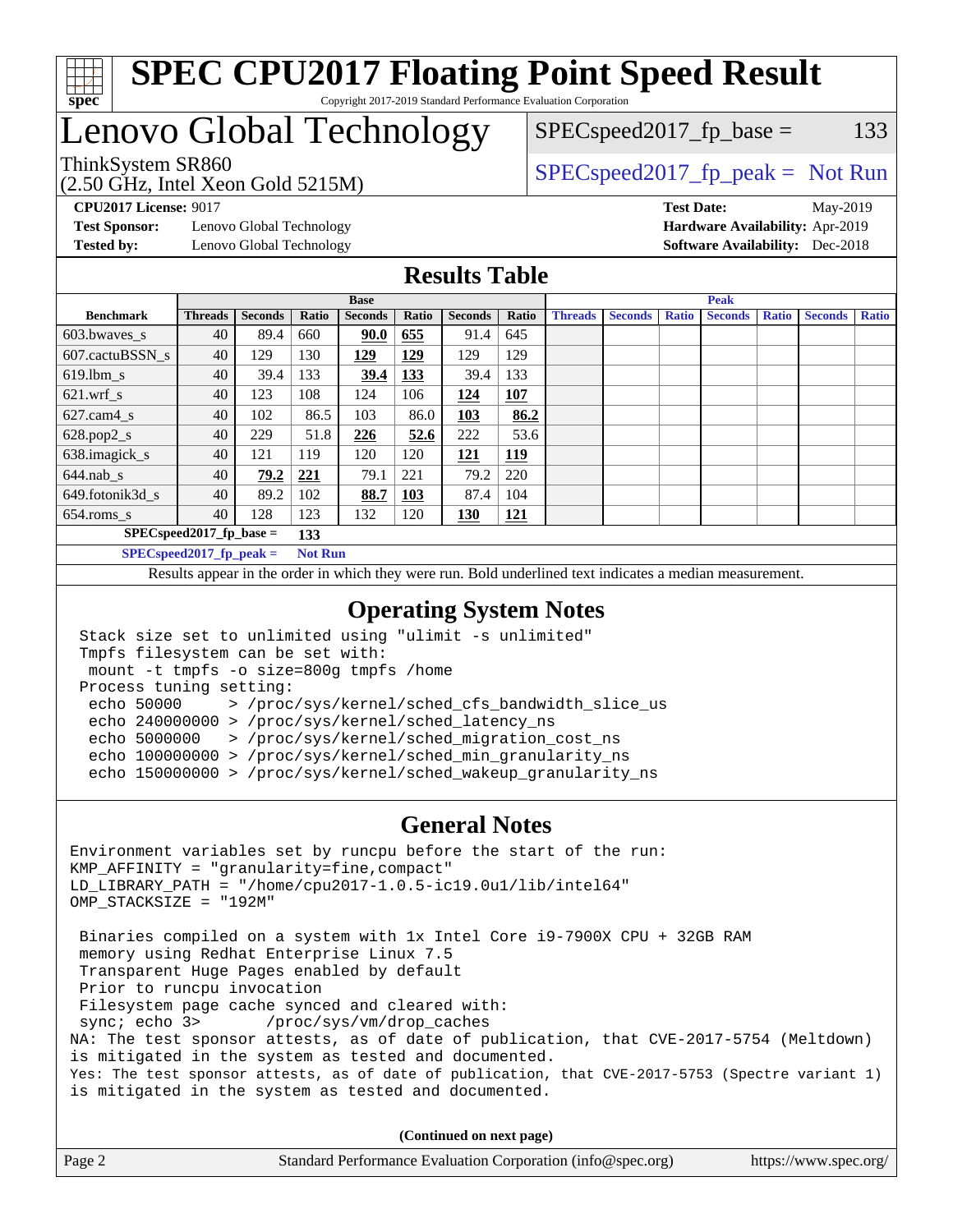

### Lenovo Global Technology

 $SPEC speed2017_fp\_base = 133$ 

(2.50 GHz, Intel Xeon Gold 5215M)

ThinkSystem SR860<br>  $SPEC speed2017<sub>fp</sub> peak = Not Run$ 

**[Test Sponsor:](http://www.spec.org/auto/cpu2017/Docs/result-fields.html#TestSponsor)** Lenovo Global Technology **[Hardware Availability:](http://www.spec.org/auto/cpu2017/Docs/result-fields.html#HardwareAvailability)** Apr-2019 **[Tested by:](http://www.spec.org/auto/cpu2017/Docs/result-fields.html#Testedby)** Lenovo Global Technology **[Software Availability:](http://www.spec.org/auto/cpu2017/Docs/result-fields.html#SoftwareAvailability)** Dec-2018

**[CPU2017 License:](http://www.spec.org/auto/cpu2017/Docs/result-fields.html#CPU2017License)** 9017 **[Test Date:](http://www.spec.org/auto/cpu2017/Docs/result-fields.html#TestDate)** May-2019

### **[General Notes \(Continued\)](http://www.spec.org/auto/cpu2017/Docs/result-fields.html#GeneralNotes)**

Yes: The test sponsor attests, as of date of publication, that CVE-2017-5715 (Spectre variant 2) is mitigated in the system as tested and documented. Yes: The test sponsor attests, as of date of publication, that CVE-2018-3640 (Spectre variant 3a) is mitigated in the system as tested and documented. Yes: The test sponsor attests, as of date of publication, that CVE-2018-3639 (Spectre variant 4) is mitigated in the system as tested and documented.

### **[Platform Notes](http://www.spec.org/auto/cpu2017/Docs/result-fields.html#PlatformNotes)**

Page 3 Standard Performance Evaluation Corporation [\(info@spec.org\)](mailto:info@spec.org) <https://www.spec.org/> BIOS configuration: Choose Operating Mode set to Maximum Performance Choose Operating Mode set to Custom Mode Hyper-Threading set to Disable Adjacent Cache Prefetch set to Disable MONITOR/MWAIT set to Enable Sysinfo program /home/cpu2017-1.0.5-ic19.0u1/bin/sysinfo Rev: r5974 of 2018-05-19 9bcde8f2999c33d61f64985e45859ea9 running on linux-6lsv Thu May 16 09:10:12 2019 SUT (System Under Test) info as seen by some common utilities. For more information on this section, see <https://www.spec.org/cpu2017/Docs/config.html#sysinfo> From /proc/cpuinfo model name : Intel(R) Xeon(R) Gold 5215M CPU @ 2.50GHz 4 "physical id"s (chips) 40 "processors" cores, siblings (Caution: counting these is hw and system dependent. The following excerpts from /proc/cpuinfo might not be reliable. Use with caution.) cpu cores : 10 siblings : 10 physical 0: cores 0 1 2 3 4 8 9 10 11 12 physical 1: cores 0 1 2 3 4 8 9 10 11 12 physical 2: cores 0 1 2 3 4 8 9 10 11 12 physical 3: cores 0 1 2 3 4 8 9 10 11 12 From lscpu: Architecture: x86\_64 CPU op-mode(s): 32-bit, 64-bit Little Endian  $CPU(s):$  40 On-line CPU(s) list: 0-39 Thread(s) per core: 1 Core(s) per socket: 10 Socket(s): 4 NUMA node(s): 4 **(Continued on next page)**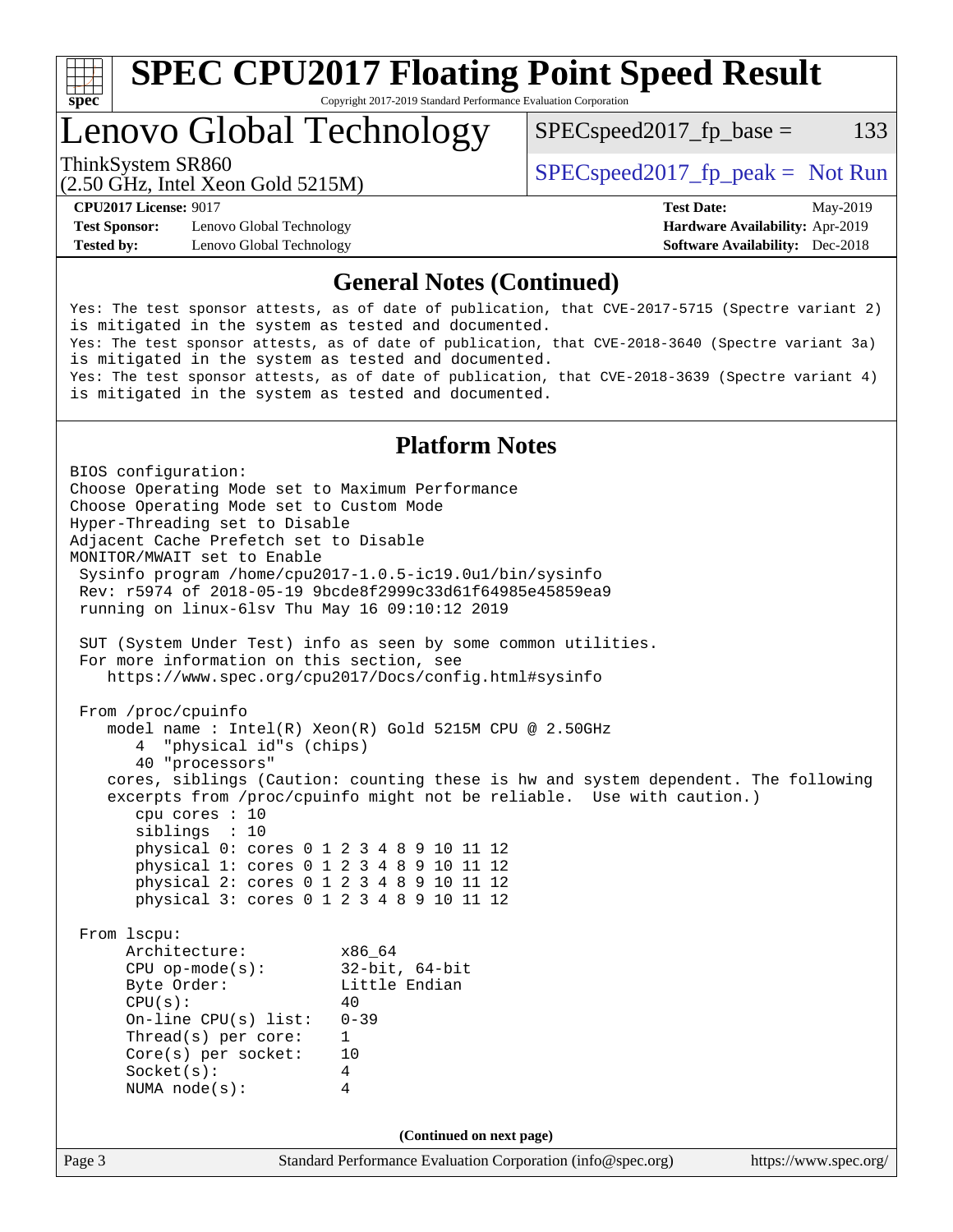

# **[SPEC CPU2017 Floating Point Speed Result](http://www.spec.org/auto/cpu2017/Docs/result-fields.html#SPECCPU2017FloatingPointSpeedResult)**

Copyright 2017-2019 Standard Performance Evaluation Corporation

### Lenovo Global Technology

ThinkSystem SR860<br>  $(2.50 \text{ GHz. Intel Yoon Gold } 5215M)$  [SPECspeed2017\\_fp\\_peak =](http://www.spec.org/auto/cpu2017/Docs/result-fields.html#SPECspeed2017fppeak) Not Run

 $SPEC speed2017_fp\_base = 133$ 

**[CPU2017 License:](http://www.spec.org/auto/cpu2017/Docs/result-fields.html#CPU2017License)** 9017 **[Test Date:](http://www.spec.org/auto/cpu2017/Docs/result-fields.html#TestDate)** May-2019

**[Test Sponsor:](http://www.spec.org/auto/cpu2017/Docs/result-fields.html#TestSponsor)** Lenovo Global Technology **[Hardware Availability:](http://www.spec.org/auto/cpu2017/Docs/result-fields.html#HardwareAvailability)** Apr-2019 **[Tested by:](http://www.spec.org/auto/cpu2017/Docs/result-fields.html#Testedby)** Lenovo Global Technology **[Software Availability:](http://www.spec.org/auto/cpu2017/Docs/result-fields.html#SoftwareAvailability)** Dec-2018

(2.50 GHz, Intel Xeon Gold 5215M)

#### **[Platform Notes \(Continued\)](http://www.spec.org/auto/cpu2017/Docs/result-fields.html#PlatformNotes)**

|  | Vendor ID:                                                                                                                                                                                                                                     | GenuineIntel                                                                         |  |  |  |  |  |
|--|------------------------------------------------------------------------------------------------------------------------------------------------------------------------------------------------------------------------------------------------|--------------------------------------------------------------------------------------|--|--|--|--|--|
|  | CPU family:                                                                                                                                                                                                                                    | 6                                                                                    |  |  |  |  |  |
|  | Model:                                                                                                                                                                                                                                         | 85                                                                                   |  |  |  |  |  |
|  | Model name:                                                                                                                                                                                                                                    | $Intel(R)$ Xeon $(R)$ Gold 5215M CPU @ 2.50GHz                                       |  |  |  |  |  |
|  | Stepping:                                                                                                                                                                                                                                      | 6                                                                                    |  |  |  |  |  |
|  | CPU MHz:                                                                                                                                                                                                                                       | 2500.000                                                                             |  |  |  |  |  |
|  | $CPU$ $max$ $MHz$ :                                                                                                                                                                                                                            | 3400.0000                                                                            |  |  |  |  |  |
|  | CPU min MHz:                                                                                                                                                                                                                                   | 1000.0000                                                                            |  |  |  |  |  |
|  | BogoMIPS:                                                                                                                                                                                                                                      | 5000.00                                                                              |  |  |  |  |  |
|  | Virtualization:                                                                                                                                                                                                                                | $VT - x$                                                                             |  |  |  |  |  |
|  | L1d cache:                                                                                                                                                                                                                                     | 32K                                                                                  |  |  |  |  |  |
|  | $L1i$ cache:                                                                                                                                                                                                                                   | 32K                                                                                  |  |  |  |  |  |
|  | $L2$ cache:                                                                                                                                                                                                                                    | 1024K                                                                                |  |  |  |  |  |
|  | $L3$ cache:                                                                                                                                                                                                                                    | 14080K                                                                               |  |  |  |  |  |
|  | NUMA node0 CPU(s):                                                                                                                                                                                                                             | $0 - 9$                                                                              |  |  |  |  |  |
|  | NUMA nodel CPU(s):                                                                                                                                                                                                                             | $10 - 19$                                                                            |  |  |  |  |  |
|  | NUMA $node2$ $CPU(s)$ :                                                                                                                                                                                                                        | $20 - 29$                                                                            |  |  |  |  |  |
|  | NUMA $node3$ $CPU(s)$ :                                                                                                                                                                                                                        | $30 - 39$                                                                            |  |  |  |  |  |
|  | Flags:                                                                                                                                                                                                                                         | fpu vme de pse tsc msr pae mce cx8 apic sep mtrr pge mca cmov                        |  |  |  |  |  |
|  |                                                                                                                                                                                                                                                | pat pse36 clflush dts acpi mmx fxsr sse sse2 ss ht tm pbe syscall nx pdpelgb rdtscp  |  |  |  |  |  |
|  |                                                                                                                                                                                                                                                | lm constant_tsc art arch_perfmon pebs bts rep_good nopl xtopology nonstop_tsc cpuid  |  |  |  |  |  |
|  |                                                                                                                                                                                                                                                | aperfmperf pni pclmulqdq dtes64 monitor ds_cpl vmx smx est tm2 ssse3 sdbg fma cx16   |  |  |  |  |  |
|  |                                                                                                                                                                                                                                                | xtpr pdcm pcid dca sse4_1 sse4_2 x2apic movbe popcnt tsc_deadline_timer aes xsave    |  |  |  |  |  |
|  | avx f16c rdrand lahf_lm abm 3dnowprefetch cpuid_fault epb cat_13 cdp_13<br>invpcid_single ssbd mba ibrs ibpb stibp tpr_shadow vnmi flexpriority ept vpid<br>fsgsbase tsc adjust bmil hle avx2 smep bmi2 erms invpcid rtm cqm mpx rdt a avx512f |                                                                                      |  |  |  |  |  |
|  |                                                                                                                                                                                                                                                |                                                                                      |  |  |  |  |  |
|  |                                                                                                                                                                                                                                                |                                                                                      |  |  |  |  |  |
|  |                                                                                                                                                                                                                                                | avx512dq rdseed adx smap clflushopt clwb intel_pt avx512cd avx512bw avx512vl         |  |  |  |  |  |
|  |                                                                                                                                                                                                                                                | xsaveopt xsavec xgetbvl xsaves cqm_llc cqm_occup_llc cqm_mbm_total cqm_mbm_local     |  |  |  |  |  |
|  |                                                                                                                                                                                                                                                | dtherm ida arat pln pts pku ospke avx512_vnni flush_lld arch_capabilities            |  |  |  |  |  |
|  | /proc/cpuinfo cache data                                                                                                                                                                                                                       |                                                                                      |  |  |  |  |  |
|  | cache size : 14080 KB                                                                                                                                                                                                                          |                                                                                      |  |  |  |  |  |
|  |                                                                                                                                                                                                                                                |                                                                                      |  |  |  |  |  |
|  |                                                                                                                                                                                                                                                | From numactl --hardware WARNING: a numactl 'node' might or might not correspond to a |  |  |  |  |  |
|  | physical chip.                                                                                                                                                                                                                                 |                                                                                      |  |  |  |  |  |
|  | $available: 4 nodes (0-3)$                                                                                                                                                                                                                     |                                                                                      |  |  |  |  |  |
|  | node 0 cpus: 0 1 2 3 4 5 6 7 8 9                                                                                                                                                                                                               |                                                                                      |  |  |  |  |  |
|  |                                                                                                                                                                                                                                                |                                                                                      |  |  |  |  |  |

node 0 size: 193135 MB

 node 0 free: 192774 MB node 1 cpus: 10 11 12 13 14 15 16 17 18 19

node 1 size: 193523 MB

 node 1 free: 181092 MB node 2 cpus: 20 21 22 23 24 25 26 27 28 29

node 3 size: 193521 MB

 node 2 size: 193494 MB node 2 free: 193129 MB node 3 cpus: 30 31 32 33 34 35 36 37 38 39

**(Continued on next page)**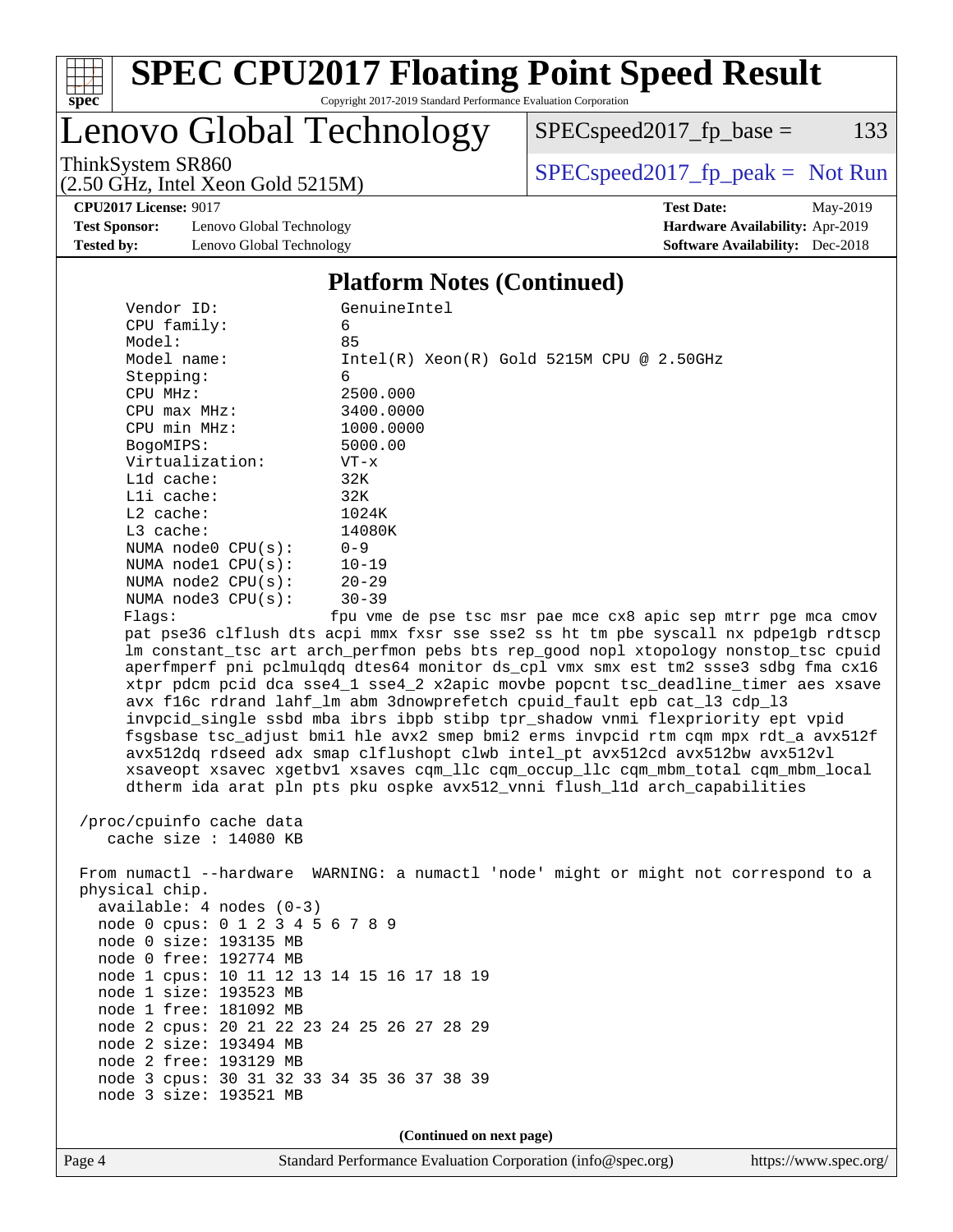| <b>SPEC CPU2017 Floating Point Speed Result</b><br>Copyright 2017-2019 Standard Performance Evaluation Corporation<br>$spec^*$                                                                                                                                                                                                                                                                                                                                                                                                                                                                                                                                                                                                                                                                                                                                                                                                                                                                                                                                                                                                                                                                                                                                                                                                                                                                                                                                                                                                                                        |                                                                                                            |
|-----------------------------------------------------------------------------------------------------------------------------------------------------------------------------------------------------------------------------------------------------------------------------------------------------------------------------------------------------------------------------------------------------------------------------------------------------------------------------------------------------------------------------------------------------------------------------------------------------------------------------------------------------------------------------------------------------------------------------------------------------------------------------------------------------------------------------------------------------------------------------------------------------------------------------------------------------------------------------------------------------------------------------------------------------------------------------------------------------------------------------------------------------------------------------------------------------------------------------------------------------------------------------------------------------------------------------------------------------------------------------------------------------------------------------------------------------------------------------------------------------------------------------------------------------------------------|------------------------------------------------------------------------------------------------------------|
| Lenovo Global Technology                                                                                                                                                                                                                                                                                                                                                                                                                                                                                                                                                                                                                                                                                                                                                                                                                                                                                                                                                                                                                                                                                                                                                                                                                                                                                                                                                                                                                                                                                                                                              | $SPEC speed2017fp base =$<br>133                                                                           |
| ThinkSystem SR860<br>$(2.50 \text{ GHz}, \text{Intel Xeon Gold } 5215 \text{M})$                                                                                                                                                                                                                                                                                                                                                                                                                                                                                                                                                                                                                                                                                                                                                                                                                                                                                                                                                                                                                                                                                                                                                                                                                                                                                                                                                                                                                                                                                      | $SPEC speed2017fr peak = Not Run$                                                                          |
| <b>CPU2017 License: 9017</b><br><b>Test Sponsor:</b><br>Lenovo Global Technology<br><b>Tested by:</b><br>Lenovo Global Technology                                                                                                                                                                                                                                                                                                                                                                                                                                                                                                                                                                                                                                                                                                                                                                                                                                                                                                                                                                                                                                                                                                                                                                                                                                                                                                                                                                                                                                     | <b>Test Date:</b><br>May-2019<br>Hardware Availability: Apr-2019<br><b>Software Availability:</b> Dec-2018 |
| <b>Platform Notes (Continued)</b>                                                                                                                                                                                                                                                                                                                                                                                                                                                                                                                                                                                                                                                                                                                                                                                                                                                                                                                                                                                                                                                                                                                                                                                                                                                                                                                                                                                                                                                                                                                                     |                                                                                                            |
| node 3 free: 192854 MB<br>node distances:<br>$\mathbf{0}$<br>$\overline{1}$<br>2<br>3<br>node<br>0:<br>10<br>21<br>21<br>31<br>1:<br>21 10<br>31<br>21<br>2:<br>21<br>- 31<br>10<br>21<br>3:<br>21<br>31<br>21<br>10<br>From /proc/meminfo<br>MemTotal:<br>792242788 kB<br>HugePages_Total:<br>0<br>Hugepagesize:<br>2048 kB<br>From /etc/*release* /etc/*version*<br>SuSE-release:<br>SUSE Linux Enterprise Server 12 (x86_64)<br>$VERSION = 12$<br>PATCHLEVEL = 4<br># This file is deprecated and will be removed in a future service pack or release.<br># Please check /etc/os-release for details about this release.<br>os-release:<br>NAME="SLES"<br>VERSION="12-SP4"<br>VERSION ID="12.4"<br>PRETTY_NAME="SUSE Linux Enterprise Server 12 SP4"<br>ID="sles"<br>ANSI_COLOR="0;32"<br>CPE_NAME="cpe:/o:suse:sles:12:sp4"<br>uname $-a$ :<br>Linux linux-61sv 4.12.14-94.41-default #1 SMP Wed Oct 31 12:25:04 UTC 2018 (3090901)<br>x86 64 x86 64 x86 64 GNU/Linux<br>Kernel self-reported vulnerability status:<br>CVE-2017-5754 (Meltdown):<br>Not affected<br>CVE-2017-5753 (Spectre variant 1): Mitigation: __user pointer sanitization<br>CVE-2017-5715 (Spectre variant 2): Mitigation: Indirect Branch Restricted Speculation,<br>IBPB, IBRS_FW<br>run-level 3 May 16 09:05<br>SPEC is set to: /home/cpu2017-1.0.5-ic19.0u1<br>Size Used Avail Use% Mounted on<br>Filesystem<br>Type<br>tmpfs 800G 8.3G 792G<br>2% /home<br>tmpfs<br>Additional information from dmidecode follows. WARNING: Use caution when you interpret<br>(Continued on next page) |                                                                                                            |
| Page 5<br>Standard Performance Evaluation Corporation (info@spec.org)                                                                                                                                                                                                                                                                                                                                                                                                                                                                                                                                                                                                                                                                                                                                                                                                                                                                                                                                                                                                                                                                                                                                                                                                                                                                                                                                                                                                                                                                                                 | https://www.spec.org/                                                                                      |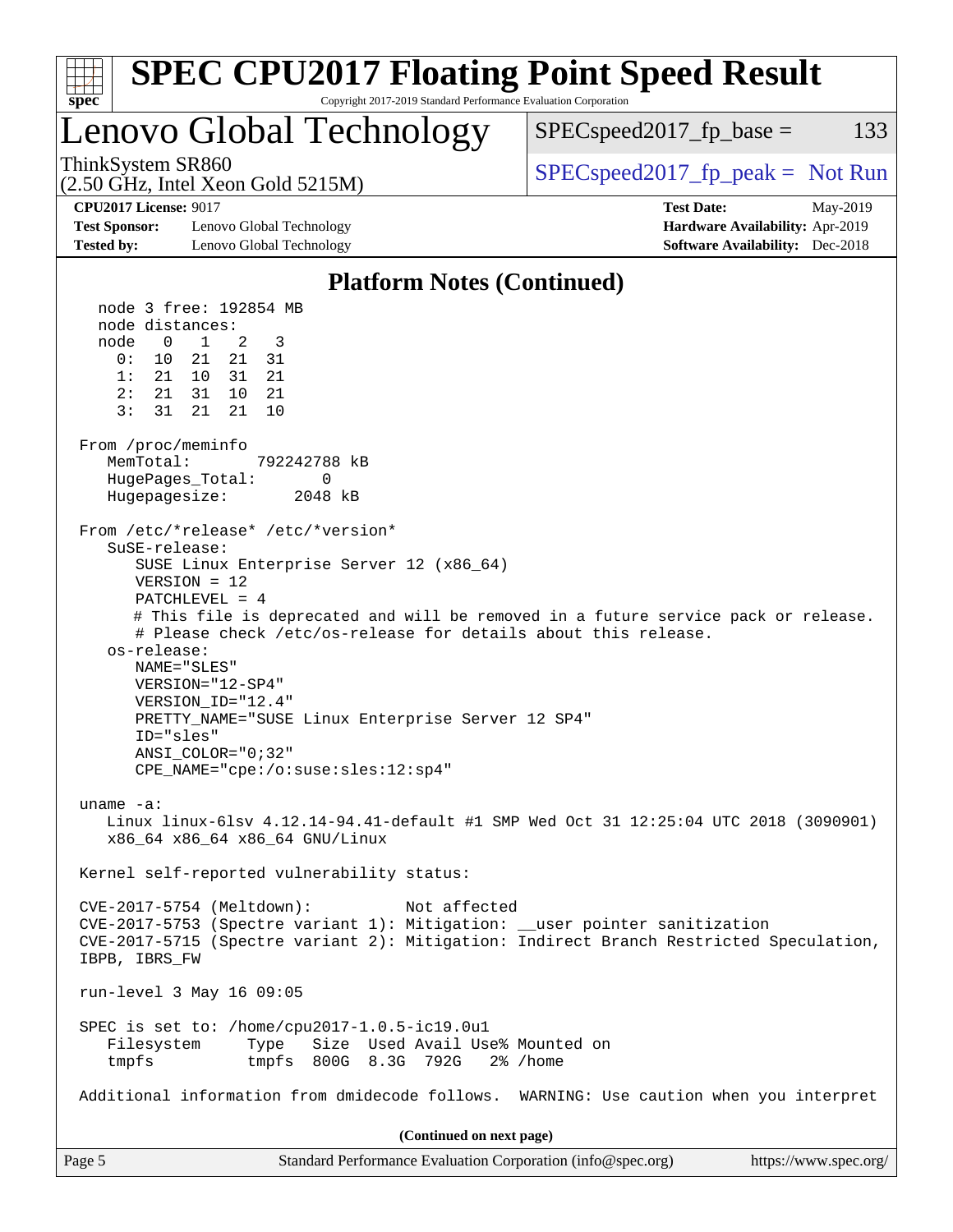

### Lenovo Global Technology

ThinkSystem SR860<br>  $S$ PECspeed2017\_fp\_peak = Not Run

(2.50 GHz, Intel Xeon Gold 5215M)

 $SPEC speed2017_fp\_base = 133$ 

**[Test Sponsor:](http://www.spec.org/auto/cpu2017/Docs/result-fields.html#TestSponsor)** Lenovo Global Technology **[Hardware Availability:](http://www.spec.org/auto/cpu2017/Docs/result-fields.html#HardwareAvailability)** Apr-2019 **[Tested by:](http://www.spec.org/auto/cpu2017/Docs/result-fields.html#Testedby)** Lenovo Global Technology **[Software Availability:](http://www.spec.org/auto/cpu2017/Docs/result-fields.html#SoftwareAvailability)** Dec-2018

**[CPU2017 License:](http://www.spec.org/auto/cpu2017/Docs/result-fields.html#CPU2017License)** 9017 **[Test Date:](http://www.spec.org/auto/cpu2017/Docs/result-fields.html#TestDate)** May-2019

#### **[Platform Notes \(Continued\)](http://www.spec.org/auto/cpu2017/Docs/result-fields.html#PlatformNotes)**

 this section. The 'dmidecode' program reads system data which is "intended to allow hardware to be accurately determined", but the intent may not be met, as there are frequent changes to hardware, firmware, and the "DMTF SMBIOS" standard. BIOS Lenovo -[TEE135T-2.10]- 03/21/2019

Memory:

48x Samsung M393A2K43BB1-CTD 16 GB 2 rank 2666

(End of data from sysinfo program)

### **[Compiler Version Notes](http://www.spec.org/auto/cpu2017/Docs/result-fields.html#CompilerVersionNotes)**

============================================================================== CC  $619.1$ bm s(base)  $638.$ imagick s(base)  $644.$ nab s(base) ------------------------------------------------------------------------------ Intel(R) C Intel(R) 64 Compiler for applications running on Intel(R) 64, Version 19.0.1.144 Build 20181018 Copyright (C) 1985-2018 Intel Corporation. All rights reserved. ------------------------------------------------------------------------------ ============================================================================== FC 607.cactuBSSN\_s(base) ------------------------------------------------------------------------------ Intel(R) C++ Intel(R) 64 Compiler for applications running on Intel(R) 64, Version 19.0.1.144 Build 20181018 Copyright (C) 1985-2018 Intel Corporation. All rights reserved. Intel(R) C Intel(R) 64 Compiler for applications running on Intel(R)  $64$ , Version 19.0.1.144 Build 20181018 Copyright (C) 1985-2018 Intel Corporation. All rights reserved. Intel(R) Fortran Intel(R) 64 Compiler for applications running on Intel(R) 64, Version 19.0.1.144 Build 20181018 Copyright (C) 1985-2018 Intel Corporation. All rights reserved. ------------------------------------------------------------------------------ ============================================================================== FC 603.bwaves\_s(base) 649.fotonik3d\_s(base) 654.roms\_s(base) ------------------------------------------------------------------------------ Intel(R) Fortran Intel(R) 64 Compiler for applications running on Intel(R) 64, Version 19.0.1.144 Build 20181018 Copyright (C) 1985-2018 Intel Corporation. All rights reserved. ------------------------------------------------------------------------------ ============================================================================== CC  $621.wrf$  s(base)  $627.cam4$  s(base) 628.pop2 s(base) ------------------------------------------------------------------------------ Intel(R) Fortran Intel(R) 64 Compiler for applications running on Intel(R) 64, Version 19.0.1.144 Build 20181018

**(Continued on next page)**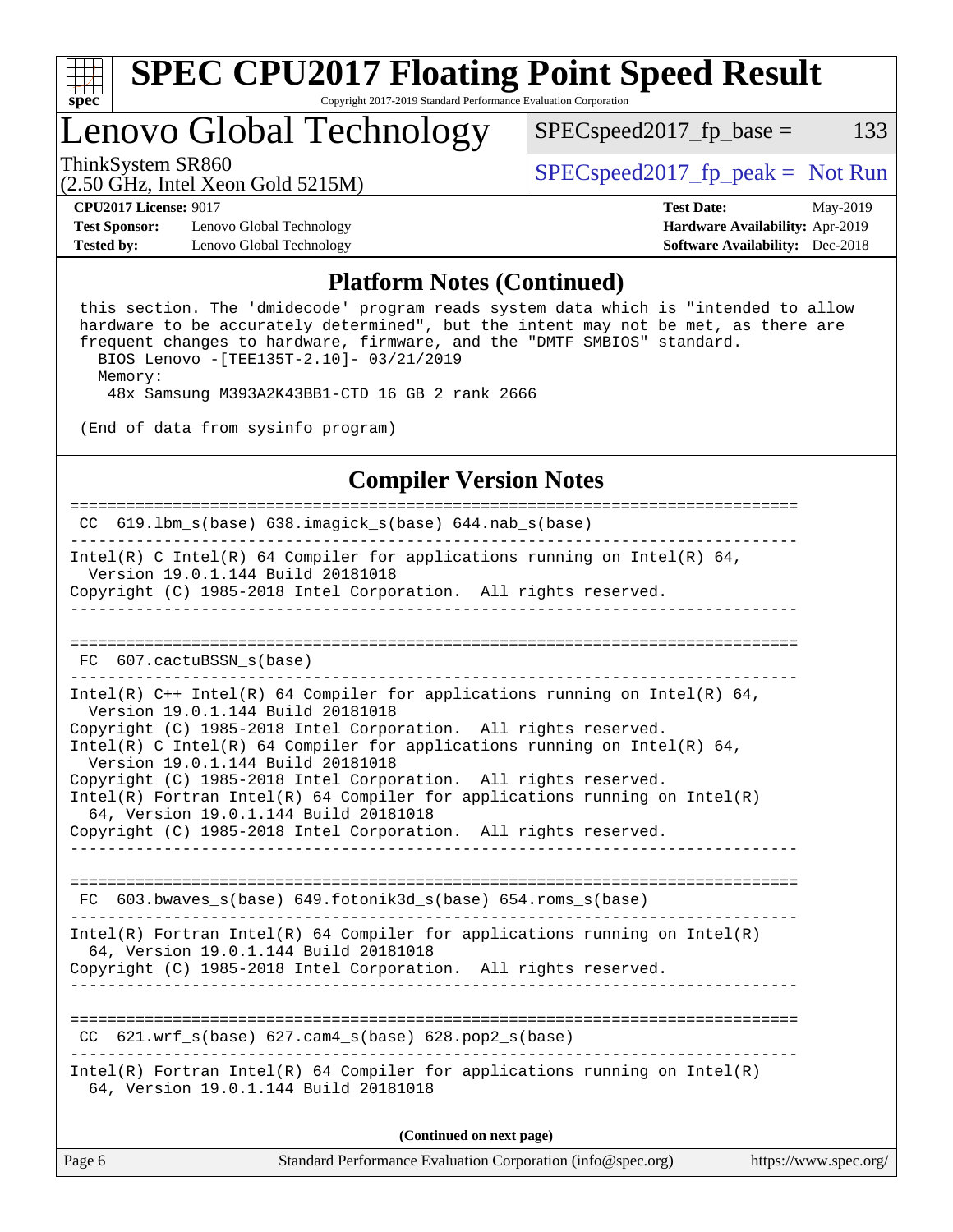

### Lenovo Global Technology

 $SPEC speed2017_fp\_base = 133$ 

(2.50 GHz, Intel Xeon Gold 5215M)

ThinkSystem SR860<br>  $S$ PECspeed2017\_fp\_peak = Not Run

**[Test Sponsor:](http://www.spec.org/auto/cpu2017/Docs/result-fields.html#TestSponsor)** Lenovo Global Technology **[Hardware Availability:](http://www.spec.org/auto/cpu2017/Docs/result-fields.html#HardwareAvailability)** Apr-2019 **[Tested by:](http://www.spec.org/auto/cpu2017/Docs/result-fields.html#Testedby)** Lenovo Global Technology **[Software Availability:](http://www.spec.org/auto/cpu2017/Docs/result-fields.html#SoftwareAvailability)** Dec-2018

**[CPU2017 License:](http://www.spec.org/auto/cpu2017/Docs/result-fields.html#CPU2017License)** 9017 **[Test Date:](http://www.spec.org/auto/cpu2017/Docs/result-fields.html#TestDate)** May-2019

### **[Compiler Version Notes \(Continued\)](http://www.spec.org/auto/cpu2017/Docs/result-fields.html#CompilerVersionNotes)**

Copyright (C) 1985-2018 Intel Corporation. All rights reserved. Intel(R) C Intel(R) 64 Compiler for applications running on Intel(R)  $64$ , Version 19.0.1.144 Build 20181018 Copyright (C) 1985-2018 Intel Corporation. All rights reserved. ------------------------------------------------------------------------------

### **[Base Compiler Invocation](http://www.spec.org/auto/cpu2017/Docs/result-fields.html#BaseCompilerInvocation)**

[C benchmarks](http://www.spec.org/auto/cpu2017/Docs/result-fields.html#Cbenchmarks): [icc -m64 -std=c11](http://www.spec.org/cpu2017/results/res2019q3/cpu2017-20190625-15632.flags.html#user_CCbase_intel_icc_64bit_c11_33ee0cdaae7deeeab2a9725423ba97205ce30f63b9926c2519791662299b76a0318f32ddfffdc46587804de3178b4f9328c46fa7c2b0cd779d7a61945c91cd35)

[Fortran benchmarks](http://www.spec.org/auto/cpu2017/Docs/result-fields.html#Fortranbenchmarks): [ifort -m64](http://www.spec.org/cpu2017/results/res2019q3/cpu2017-20190625-15632.flags.html#user_FCbase_intel_ifort_64bit_24f2bb282fbaeffd6157abe4f878425411749daecae9a33200eee2bee2fe76f3b89351d69a8130dd5949958ce389cf37ff59a95e7a40d588e8d3a57e0c3fd751)

[Benchmarks using both Fortran and C](http://www.spec.org/auto/cpu2017/Docs/result-fields.html#BenchmarksusingbothFortranandC): [ifort -m64](http://www.spec.org/cpu2017/results/res2019q3/cpu2017-20190625-15632.flags.html#user_CC_FCbase_intel_ifort_64bit_24f2bb282fbaeffd6157abe4f878425411749daecae9a33200eee2bee2fe76f3b89351d69a8130dd5949958ce389cf37ff59a95e7a40d588e8d3a57e0c3fd751) [icc -m64 -std=c11](http://www.spec.org/cpu2017/results/res2019q3/cpu2017-20190625-15632.flags.html#user_CC_FCbase_intel_icc_64bit_c11_33ee0cdaae7deeeab2a9725423ba97205ce30f63b9926c2519791662299b76a0318f32ddfffdc46587804de3178b4f9328c46fa7c2b0cd779d7a61945c91cd35)

[Benchmarks using Fortran, C, and C++:](http://www.spec.org/auto/cpu2017/Docs/result-fields.html#BenchmarksusingFortranCandCXX) [icpc -m64](http://www.spec.org/cpu2017/results/res2019q3/cpu2017-20190625-15632.flags.html#user_CC_CXX_FCbase_intel_icpc_64bit_4ecb2543ae3f1412ef961e0650ca070fec7b7afdcd6ed48761b84423119d1bf6bdf5cad15b44d48e7256388bc77273b966e5eb805aefd121eb22e9299b2ec9d9) [icc -m64 -std=c11](http://www.spec.org/cpu2017/results/res2019q3/cpu2017-20190625-15632.flags.html#user_CC_CXX_FCbase_intel_icc_64bit_c11_33ee0cdaae7deeeab2a9725423ba97205ce30f63b9926c2519791662299b76a0318f32ddfffdc46587804de3178b4f9328c46fa7c2b0cd779d7a61945c91cd35) [ifort -m64](http://www.spec.org/cpu2017/results/res2019q3/cpu2017-20190625-15632.flags.html#user_CC_CXX_FCbase_intel_ifort_64bit_24f2bb282fbaeffd6157abe4f878425411749daecae9a33200eee2bee2fe76f3b89351d69a8130dd5949958ce389cf37ff59a95e7a40d588e8d3a57e0c3fd751)

### **[Base Portability Flags](http://www.spec.org/auto/cpu2017/Docs/result-fields.html#BasePortabilityFlags)**

 603.bwaves\_s: [-DSPEC\\_LP64](http://www.spec.org/cpu2017/results/res2019q3/cpu2017-20190625-15632.flags.html#suite_basePORTABILITY603_bwaves_s_DSPEC_LP64) 607.cactuBSSN\_s: [-DSPEC\\_LP64](http://www.spec.org/cpu2017/results/res2019q3/cpu2017-20190625-15632.flags.html#suite_basePORTABILITY607_cactuBSSN_s_DSPEC_LP64) 619.lbm\_s: [-DSPEC\\_LP64](http://www.spec.org/cpu2017/results/res2019q3/cpu2017-20190625-15632.flags.html#suite_basePORTABILITY619_lbm_s_DSPEC_LP64) 621.wrf\_s: [-DSPEC\\_LP64](http://www.spec.org/cpu2017/results/res2019q3/cpu2017-20190625-15632.flags.html#suite_basePORTABILITY621_wrf_s_DSPEC_LP64) [-DSPEC\\_CASE\\_FLAG](http://www.spec.org/cpu2017/results/res2019q3/cpu2017-20190625-15632.flags.html#b621.wrf_s_baseCPORTABILITY_DSPEC_CASE_FLAG) [-convert big\\_endian](http://www.spec.org/cpu2017/results/res2019q3/cpu2017-20190625-15632.flags.html#user_baseFPORTABILITY621_wrf_s_convert_big_endian_c3194028bc08c63ac5d04de18c48ce6d347e4e562e8892b8bdbdc0214820426deb8554edfa529a3fb25a586e65a3d812c835984020483e7e73212c4d31a38223) 627.cam4\_s: [-DSPEC\\_LP64](http://www.spec.org/cpu2017/results/res2019q3/cpu2017-20190625-15632.flags.html#suite_basePORTABILITY627_cam4_s_DSPEC_LP64) [-DSPEC\\_CASE\\_FLAG](http://www.spec.org/cpu2017/results/res2019q3/cpu2017-20190625-15632.flags.html#b627.cam4_s_baseCPORTABILITY_DSPEC_CASE_FLAG) 628.pop2\_s: [-DSPEC\\_LP64](http://www.spec.org/cpu2017/results/res2019q3/cpu2017-20190625-15632.flags.html#suite_basePORTABILITY628_pop2_s_DSPEC_LP64) [-DSPEC\\_CASE\\_FLAG](http://www.spec.org/cpu2017/results/res2019q3/cpu2017-20190625-15632.flags.html#b628.pop2_s_baseCPORTABILITY_DSPEC_CASE_FLAG) [-convert big\\_endian](http://www.spec.org/cpu2017/results/res2019q3/cpu2017-20190625-15632.flags.html#user_baseFPORTABILITY628_pop2_s_convert_big_endian_c3194028bc08c63ac5d04de18c48ce6d347e4e562e8892b8bdbdc0214820426deb8554edfa529a3fb25a586e65a3d812c835984020483e7e73212c4d31a38223) [-assume byterecl](http://www.spec.org/cpu2017/results/res2019q3/cpu2017-20190625-15632.flags.html#user_baseFPORTABILITY628_pop2_s_assume_byterecl_7e47d18b9513cf18525430bbf0f2177aa9bf368bc7a059c09b2c06a34b53bd3447c950d3f8d6c70e3faf3a05c8557d66a5798b567902e8849adc142926523472) 638.imagick\_s: [-DSPEC\\_LP64](http://www.spec.org/cpu2017/results/res2019q3/cpu2017-20190625-15632.flags.html#suite_basePORTABILITY638_imagick_s_DSPEC_LP64) 644.nab\_s: [-DSPEC\\_LP64](http://www.spec.org/cpu2017/results/res2019q3/cpu2017-20190625-15632.flags.html#suite_basePORTABILITY644_nab_s_DSPEC_LP64) 649.fotonik3d\_s: [-DSPEC\\_LP64](http://www.spec.org/cpu2017/results/res2019q3/cpu2017-20190625-15632.flags.html#suite_basePORTABILITY649_fotonik3d_s_DSPEC_LP64) 654.roms\_s: [-DSPEC\\_LP64](http://www.spec.org/cpu2017/results/res2019q3/cpu2017-20190625-15632.flags.html#suite_basePORTABILITY654_roms_s_DSPEC_LP64)

### **[Base Optimization Flags](http://www.spec.org/auto/cpu2017/Docs/result-fields.html#BaseOptimizationFlags)**

[C benchmarks](http://www.spec.org/auto/cpu2017/Docs/result-fields.html#Cbenchmarks):

[-xCORE-AVX512](http://www.spec.org/cpu2017/results/res2019q3/cpu2017-20190625-15632.flags.html#user_CCbase_f-xCORE-AVX512) [-ipo](http://www.spec.org/cpu2017/results/res2019q3/cpu2017-20190625-15632.flags.html#user_CCbase_f-ipo) [-O3](http://www.spec.org/cpu2017/results/res2019q3/cpu2017-20190625-15632.flags.html#user_CCbase_f-O3) [-no-prec-div](http://www.spec.org/cpu2017/results/res2019q3/cpu2017-20190625-15632.flags.html#user_CCbase_f-no-prec-div) [-qopt-prefetch](http://www.spec.org/cpu2017/results/res2019q3/cpu2017-20190625-15632.flags.html#user_CCbase_f-qopt-prefetch) [-ffinite-math-only](http://www.spec.org/cpu2017/results/res2019q3/cpu2017-20190625-15632.flags.html#user_CCbase_f_finite_math_only_cb91587bd2077682c4b38af759c288ed7c732db004271a9512da14a4f8007909a5f1427ecbf1a0fb78ff2a814402c6114ac565ca162485bbcae155b5e4258871) [-qopt-mem-layout-trans=4](http://www.spec.org/cpu2017/results/res2019q3/cpu2017-20190625-15632.flags.html#user_CCbase_f-qopt-mem-layout-trans_fa39e755916c150a61361b7846f310bcdf6f04e385ef281cadf3647acec3f0ae266d1a1d22d972a7087a248fd4e6ca390a3634700869573d231a252c784941a8) [-qopenmp](http://www.spec.org/cpu2017/results/res2019q3/cpu2017-20190625-15632.flags.html#user_CCbase_qopenmp_16be0c44f24f464004c6784a7acb94aca937f053568ce72f94b139a11c7c168634a55f6653758ddd83bcf7b8463e8028bb0b48b77bcddc6b78d5d95bb1df2967) [-DSPEC\\_OPENMP](http://www.spec.org/cpu2017/results/res2019q3/cpu2017-20190625-15632.flags.html#suite_CCbase_DSPEC_OPENMP)

**(Continued on next page)**

Page 7 Standard Performance Evaluation Corporation [\(info@spec.org\)](mailto:info@spec.org) <https://www.spec.org/>